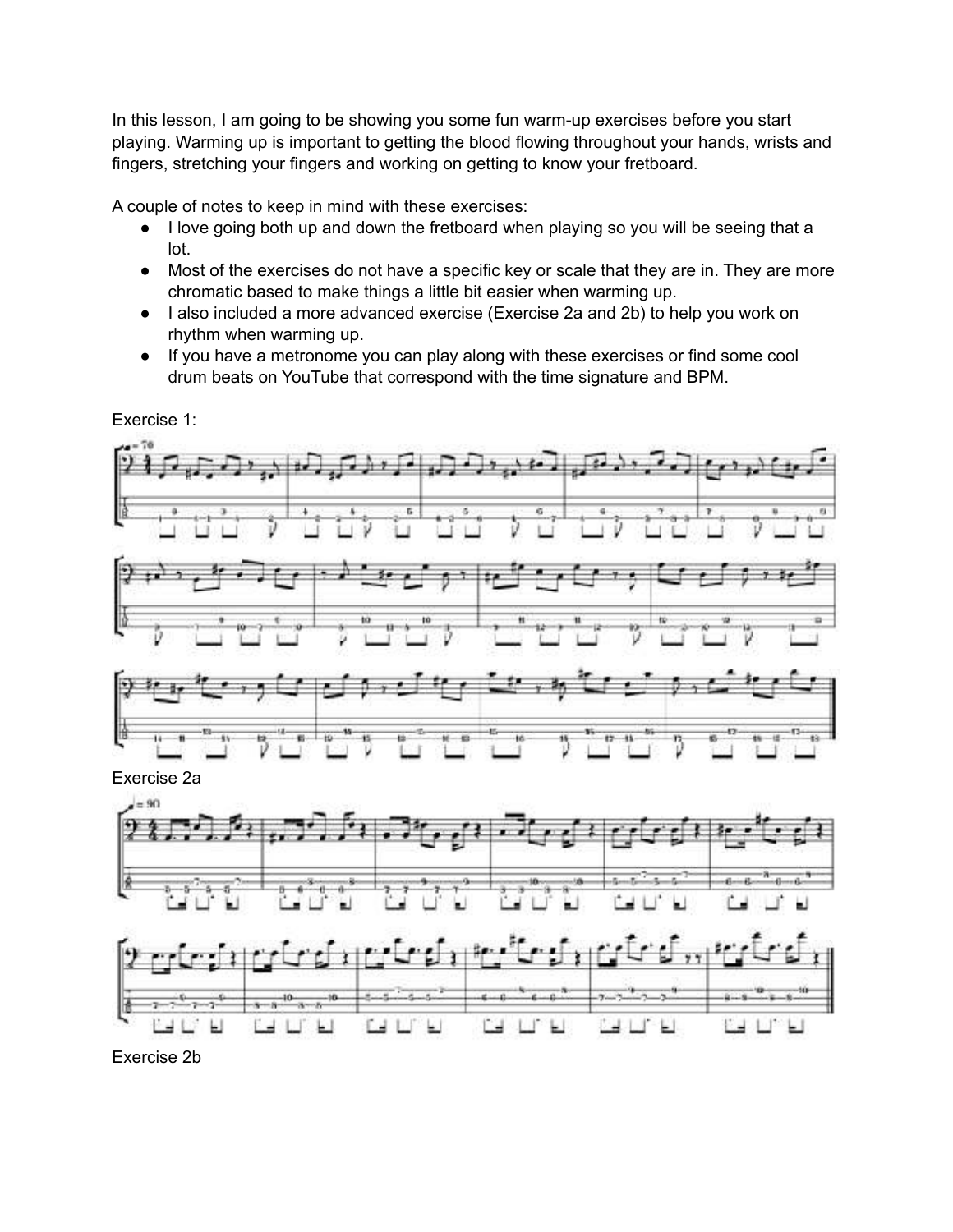

Exercise 3 - We are doing the classic spider walk exercise except we are going in the order of a major/minor scale. The root note of each interval will dictate the major/minor scale. In the below

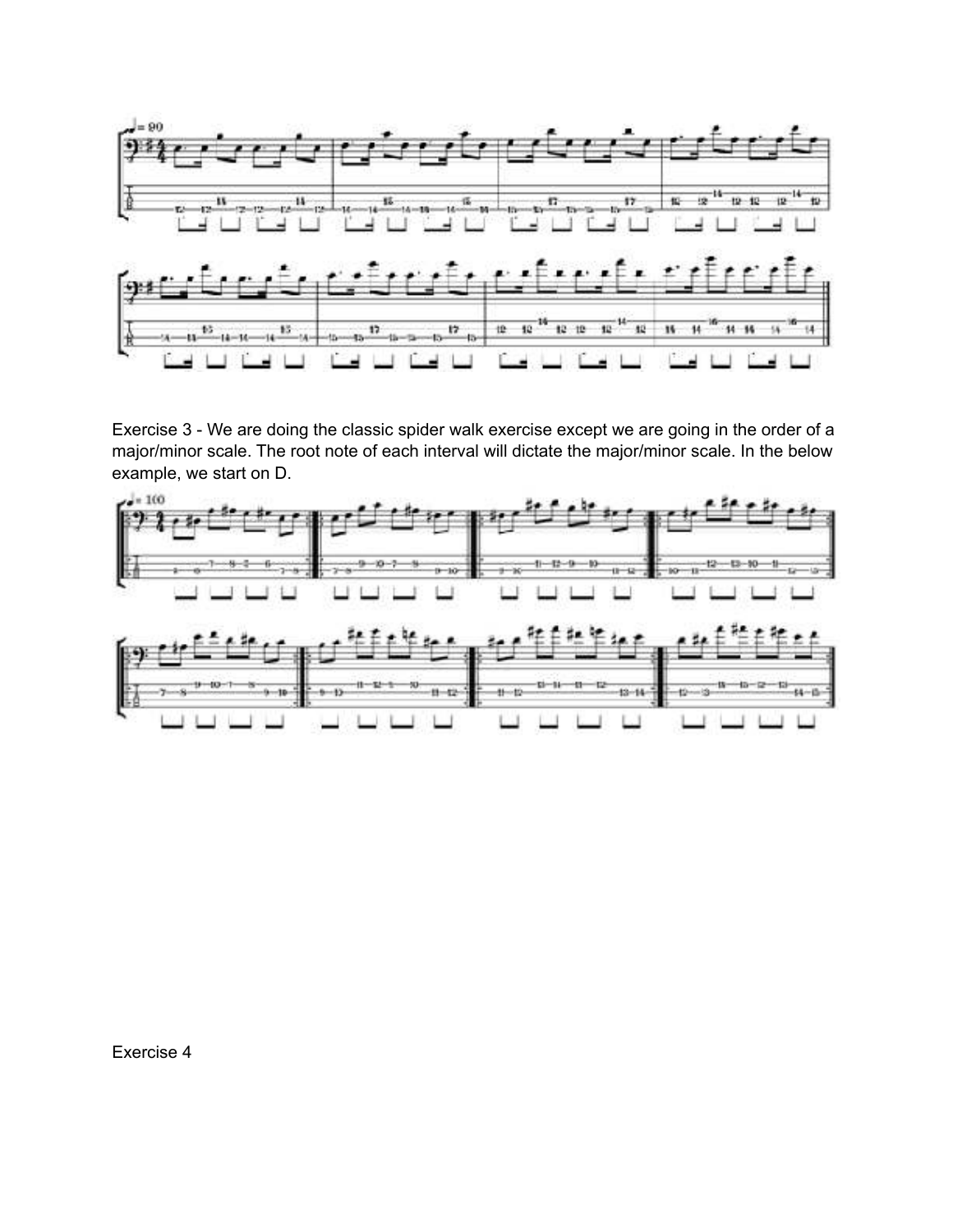

Exercise 5 - We are using specific scales for these exercises utilizing the major 7th arpeggios. Eb Major



F# Major



## B Major